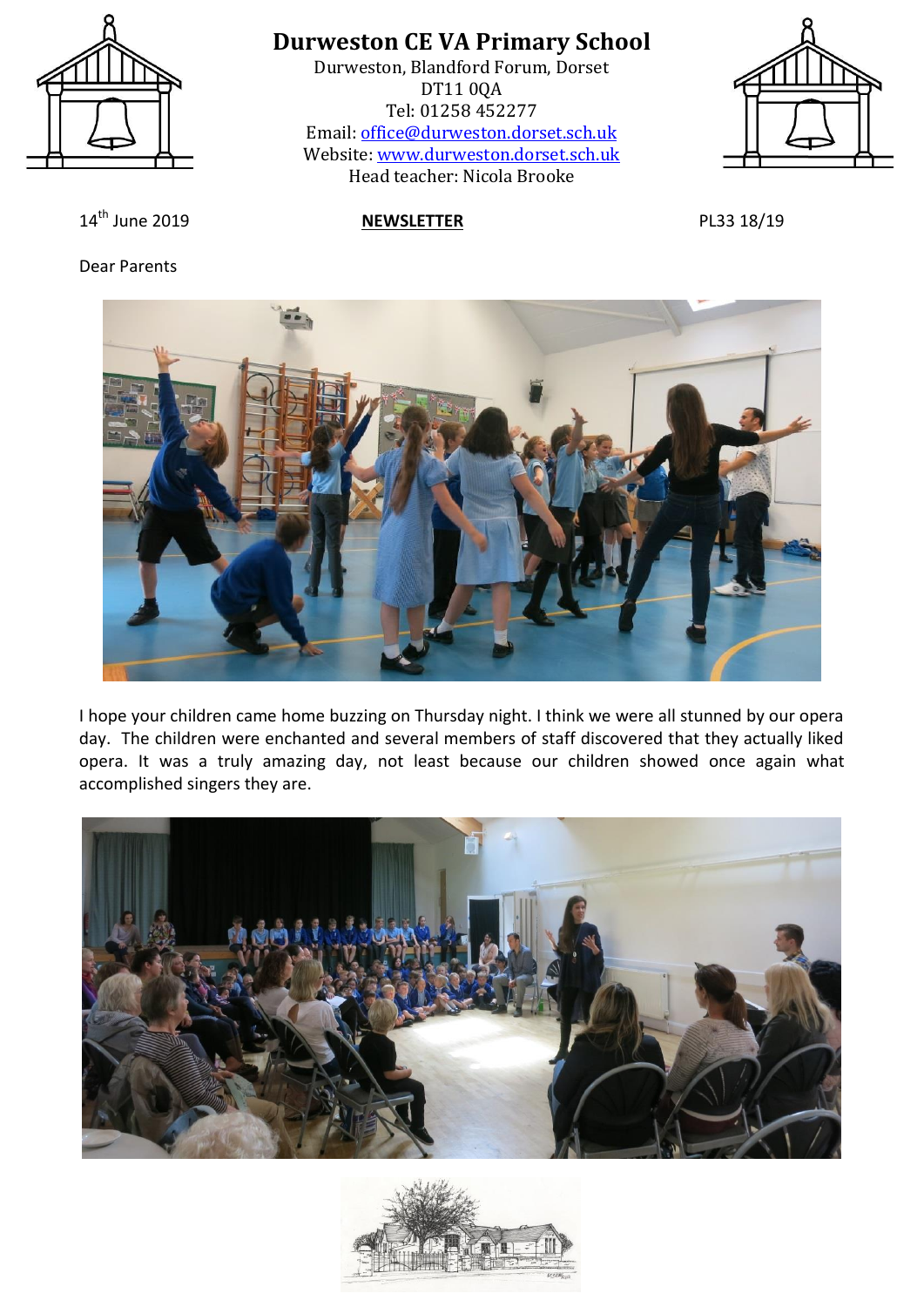

Durweston, Blandford Forum, Dorset DT11 0QA Tel: 01258 452277 Email: [office@durweston.dorset.sch.uk](mailto:office@durweston.dorset.sch.uk) Website: [www.durweston.dorset.sch.uk](http://www.durweston.dorset.sch.uk/) Head teacher: Nicola Brooke



The day was so successful, that the director of Dorset Opera made our families a very special offer. If you would like to go to the gala performance is on the 26th July at 7pm, tickets for Durweston families will be £10 per adult and children **will be free**! This is a limited offer and it might sell out. Please email [Cdc@dorsetopera.com](mailto:Cdc@dorsetopera.com) or phone 07887538468. We were also offered the chance to go and see the dress rehearsals - details will follow

Enormous thanks to the performers from Dorset Opera for opening our eyes and our ears and to Heather Henshaw for making it all happen.



We celebrated our own home grown musical talent on Wednesday evening. It was a lovely evening with lots of children playing and/or singing. Enormous congratulations to all who took part, thanks to Faye Gostick for singing once again, and to Mrs Saint for organising.



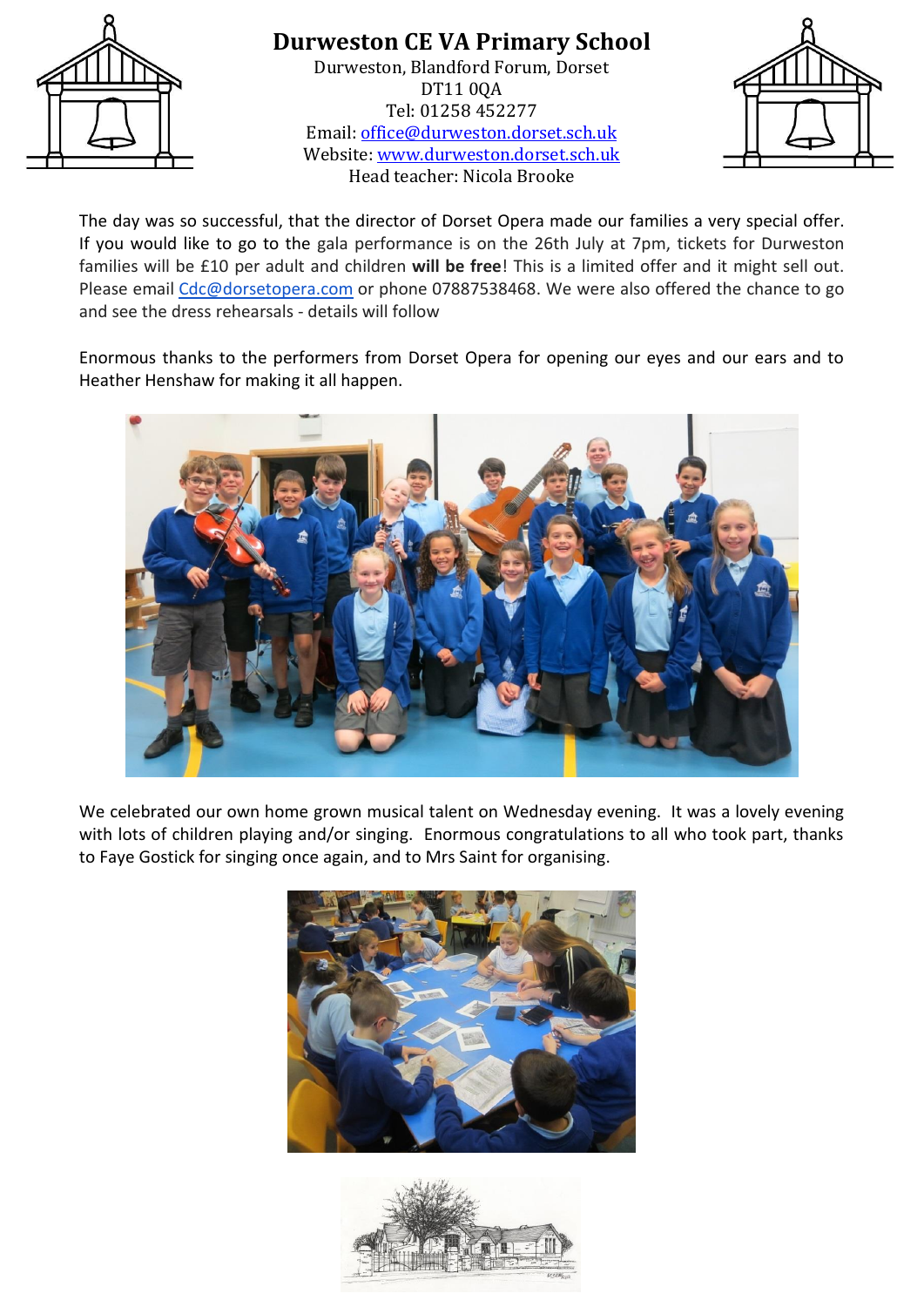

Durweston, Blandford Forum, Dorset DT11 0QA Tel: 01258 452277 Email: [office@durweston.dorset.sch.uk](mailto:office@durweston.dorset.sch.uk) Website: [www.durweston.dorset.sch.uk](http://www.durweston.dorset.sch.uk/) Head teacher: Nicola Brooke



### Arts Week

The children seem to have really engaged with the story behind the 'Men of the Docks' painting and, with the help of Anna Bogue, are creating some lovely pieces of work. Hopefully we'll get them on show before the end of term.

### Durweston Church Fete

Many, many thanks to those of you who have volunteered to come and stick dance at the Fete on Saturday afternoon. You need to gather in the garden of the Old Rectory at 2.30pm ready to dance at 3pm. Mrs Saint (she's having a busy week) will be there to meet you. Once you've danced and had your ice cream, you're free to enjoy the fete and/or go home.

#### DT week next week

Heidi Dawson and Nicki Gatward are coming in to run sessions on Bridges with all the classes and the PTA have funded kits for every class, so all the children should come home with something they have made. We're hoping to visit the bridge to see what's going on and everyone should be doing some cooking. If you can help, please let the office know. Please also keep sending in smallish cardboard boxes and tubes for junk modelling.

Sports Day is on Wednesday – we brought it forward to beat the bridge closure. Please all keep your fingers crossed for the weather….. If all goes well, prizes will be given out at the Celebration of Sports Assembly on Friday 28<sup>th</sup> June at 9.15am.

#### News about the bridge

The day draws ever closer and at last we have some news! Bryanston are not planning to close their gates, but reserve the right to do so. I think this means they are going to see what happens…. We also have a timetable for the school bus which is going to come through Child Okeford. A letter will be going out to all those concerned.

#### Walking bus

It seems there will be quite a few people walking over from Stourpaine everyday so please do join them. They are planning to leave at 8.30am everyday. They will also be walking back in the afternoon. Perhaps we can leave the Bryanston walking bus until further notice?

#### Attendance

| Class           | Attendance this week (should be 96% +) | Whole school<br>this week | Whole school<br>this year (we<br>need 96%+) |
|-----------------|----------------------------------------|---------------------------|---------------------------------------------|
| Starfish        | 91.43%                                 |                           |                                             |
| <b>Dolphins</b> | 97.93% ©                               |                           |                                             |
| Seahorses       | 95.36%                                 | 96.9%                     | 95.96%                                      |
| <b>Sharks</b>   | 98.28% ©                               |                           |                                             |
| Porpoises       | 98.62% ©                               |                           |                                             |